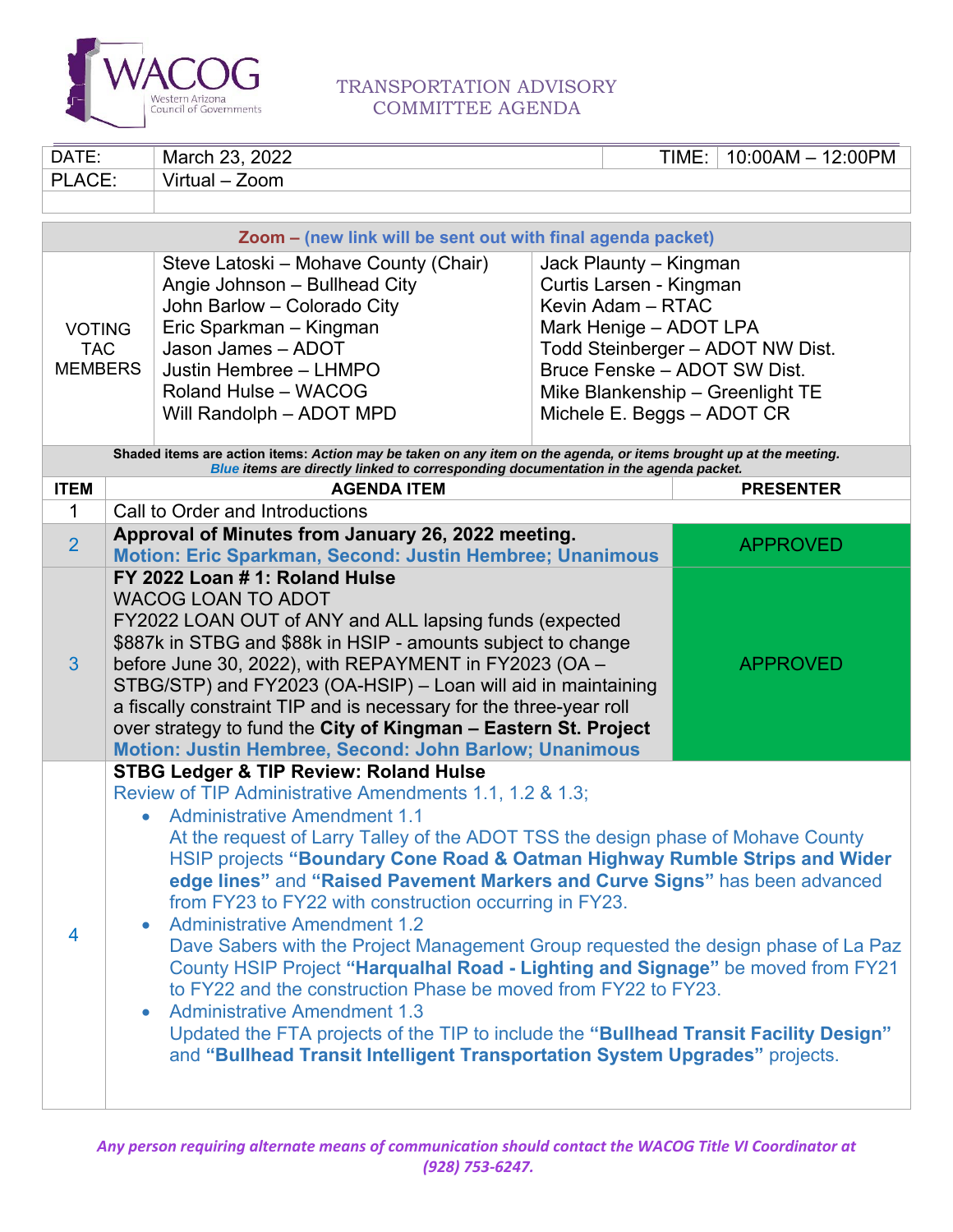

|                | HSIP Program Update: Roland Hulse / Mike Blankenship Greenlight TE                                                                                                                     |  |
|----------------|----------------------------------------------------------------------------------------------------------------------------------------------------------------------------------------|--|
|                | An updated timeline was presented and discussed, with draft applications due to ADOT                                                                                                   |  |
|                | by May 31 and final applications due to WACOG by July 25th.                                                                                                                            |  |
|                | Mike Blankenship reviewed and discussed the following projects;<br>$\bullet$                                                                                                           |  |
|                | 1. Mohave County - Pierce Ferry Road Centerline and edge line rumble strips                                                                                                            |  |
|                | 2. Bullhead City - Newberry Drive Construct paved shoulders, install rumble strips                                                                                                     |  |
|                | as well as centerline and edge line pavement markings.                                                                                                                                 |  |
| $\overline{5}$ | 3. Kingman - Intersection Control Beale/Route 66/Grandview, Airway/Bank,                                                                                                               |  |
|                | <b>Stockton Hill/Club</b>                                                                                                                                                              |  |
|                | Adaptive sign control and flashing yellow arrows at 3 intersections                                                                                                                    |  |
|                | Regarding drafting an application addressing the intersection of Airport Ave and<br>$\bullet$                                                                                          |  |
|                |                                                                                                                                                                                        |  |
|                | S.R. 389 in Colorado City, Todd Steinberger suggested Mike Blankenship                                                                                                                 |  |
|                | coordinate improvements in the area with ADOT North Central District Engineer                                                                                                          |  |
|                | <b>Brenden Foley.</b>                                                                                                                                                                  |  |
|                | <b>RTAC Report: Kevin Adam</b>                                                                                                                                                         |  |
|                | Kevin Adam, Legislative Liaison, provided an update on the recent Notice of Funding                                                                                                    |  |
|                | Opportunity which would combine the National Infrastructure Projects Assistance grant                                                                                                  |  |
|                | (MEGA), the Nationally Significant Multimodal Freight and Highways Projects grant                                                                                                      |  |
|                | (INFRA) and the Rural Surface Transportation grant (RURAL). The three grants are                                                                                                       |  |
|                | being solicited together to streamline the application process.                                                                                                                        |  |
|                | The deadline for applying for these grants is May 23rd<br>$\bullet$                                                                                                                    |  |
|                | The Proposed Arizona Governor's budget includes \$400 million to complete the<br>$\bullet$                                                                                             |  |
|                | widening of Interstate 10 between Phoenix and Tucson and \$50 million to create the                                                                                                    |  |
| 6              | <b>SMART</b> fund.                                                                                                                                                                     |  |
|                | Exclusive to greater Arizona, the smart fund would be administered by ADOT and<br>$\bullet$<br>provide assistance for applying for federal grants.as well as providing the local match |  |
|                | required for those grants.                                                                                                                                                             |  |
|                | In answer to a question from Roland Hulse, while House Bill 2396 was rejected by the                                                                                                   |  |
|                | Arizona State House Appropriations Committee, however, there is a growing interest in                                                                                                  |  |
|                | the State Senate in supporting rural transportation projects.                                                                                                                          |  |
|                | There is a webinar scheduled for 3/25 being presented by the staff of Arizona Senators                                                                                                 |  |
|                | Kelly and Sinema detailing the process of submitting projects to be considered for                                                                                                     |  |
|                | <b>Congressionally Directed Spending requests for FFY23.</b>                                                                                                                           |  |
|                | <b>ADOT LPA Report: Mark Henige</b><br>LPA Project Progress Report provided in agenda packet.                                                                                          |  |
|                | $\bullet$<br>There were only four applications submitted for off system bridge projects and a second<br>$\bullet$                                                                      |  |
|                | call for projects is being considered.                                                                                                                                                 |  |
| $\prime$       | In answer to a question from Steve Latoski, Mark Henige stated that for a box culvert to<br>$\bullet$                                                                                  |  |
|                | be considered eligible for OSB funding it must be listed on the NBIS inventory.                                                                                                        |  |
|                |                                                                                                                                                                                        |  |
|                |                                                                                                                                                                                        |  |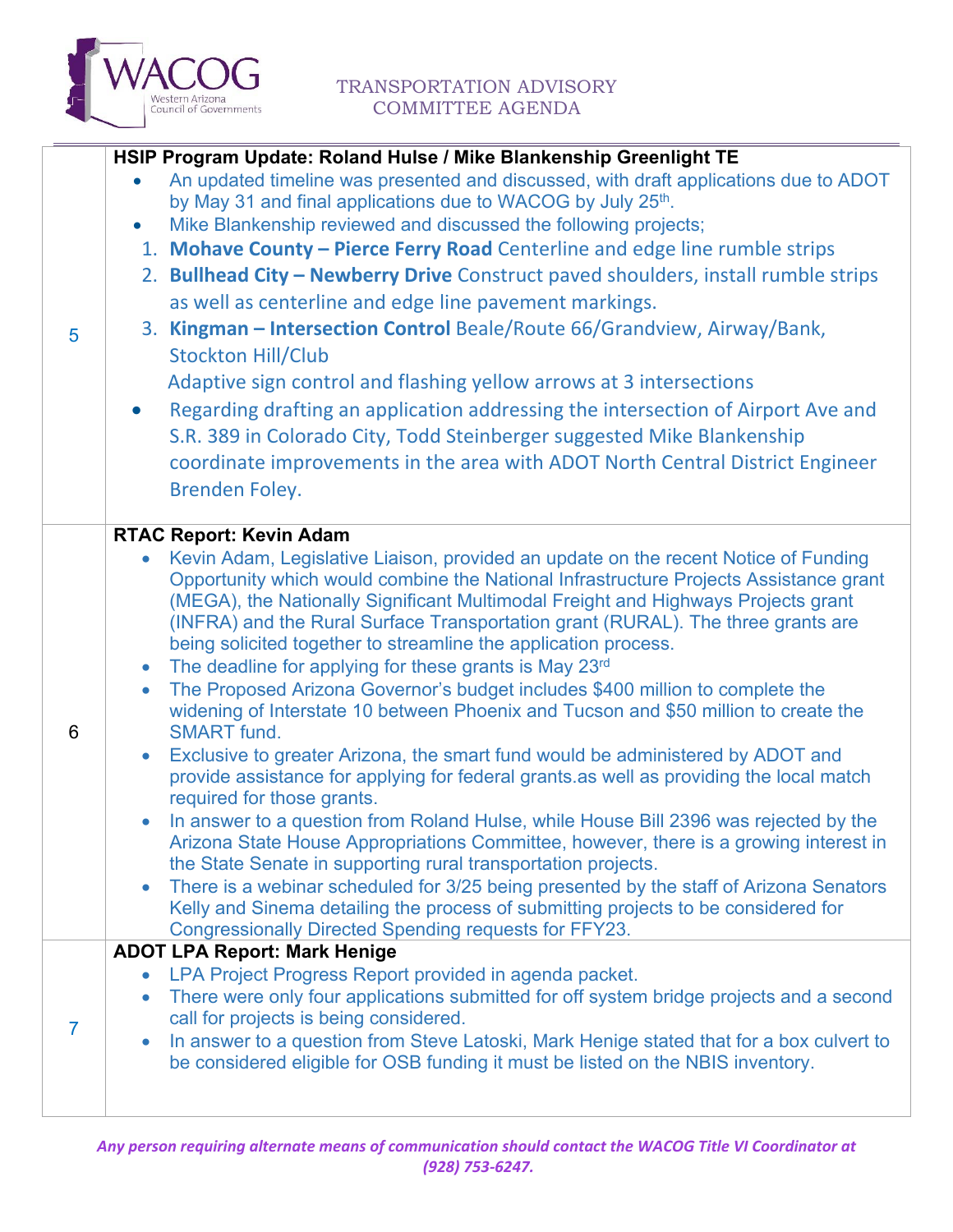

| 8               | ADOT Planner Report: Jason James / Will Randolph<br>The Five Year Construction Program is currently posted on the ADOT website for public<br>$\bullet$<br>review / comment until June 2 <sup>nd</sup><br>Supplemental information on the ADOT Tentative Five year program can be found<br>$\bullet$<br>online at the following location: https://azdot.gov/planning/transportation-<br>programming/tentative-five-year-program.<br>The State Transportation Board will be considering formal action on the Five Year<br>٠<br>Construction Program during the meeting on June 18th.<br>The ADOT Long Range Transportation Plan Update is currently out for proposal until the<br>$\bullet$<br>end of March.<br>Jason James introduced Will Randolph, the new ADOT MPD Planner for the WACOG<br>$\bullet$<br>Region. |  |
|-----------------|--------------------------------------------------------------------------------------------------------------------------------------------------------------------------------------------------------------------------------------------------------------------------------------------------------------------------------------------------------------------------------------------------------------------------------------------------------------------------------------------------------------------------------------------------------------------------------------------------------------------------------------------------------------------------------------------------------------------------------------------------------------------------------------------------------------------|--|
| 9               | <b>LHMPO Report: Justin Hembree</b><br>New MPO designations should be announced in the next few months and with Bullhead<br>City now surpassing the minimum population threshold required for an MPO, a region<br>wide meeting will be held to discuss potential boundaries and STBG funding impacts to<br><b>WACOG</b> member agencies.                                                                                                                                                                                                                                                                                                                                                                                                                                                                           |  |
| 10              | <b>WACOG Report: Roland Hulse</b><br>The preliminary results of the January public survey for the Regional Transit<br>Implementation Plan are being finalized and a report will be sent out in the coming<br>weeks.<br>Kittleson and Associates is currently wrapping up the regional demand analysis and they<br>$\bullet$<br>expect to have preliminary service options drafted by mid-April.                                                                                                                                                                                                                                                                                                                                                                                                                    |  |
| 11              | <b>Training/Workshop Discussion:</b><br>Steve Latoski reminded the TAC to submit any future training or workshops of interest to<br>him (the Chairman) or to WACOG, and collectively, we would work to schedule the<br>training at a date and time convenient to the group.                                                                                                                                                                                                                                                                                                                                                                                                                                                                                                                                        |  |
| 12 <sup>2</sup> | <b>District Engineers Report:</b><br>• Northwest District (Kingman) – Todd Steinberger provided updates for current Northwest<br><b>District Projects.</b><br>In answer to a question from Kevin Davidson of the Hualapai Tribe, Mr. Steinberger stated<br>that while there are no current plans to repave Route 66 between mileposts 62 and 104<br>Supervisor Brown from Yavapai County is pursuing a legislative funding option for the<br>repaving of portions of Route 66<br>• Southwest District (Yuma) - Bruce Fenske provided updates for current Southwest District<br>Projects.                                                                                                                                                                                                                           |  |
| 13              | <b>Local Agencies Report:</b><br>Angie Johnson provided updates on Bullhead City area projects.<br>$\bullet$<br>John Barlow provided updates on Colorado City area projects.<br>$\bullet$<br>Eric Sparkman and Jack Plaunty provided updates on City of Kingman area projects.<br>$\bullet$<br>Steve Latoski provided updates on Mohave County area projects.<br>$\bullet$                                                                                                                                                                                                                                                                                                                                                                                                                                         |  |